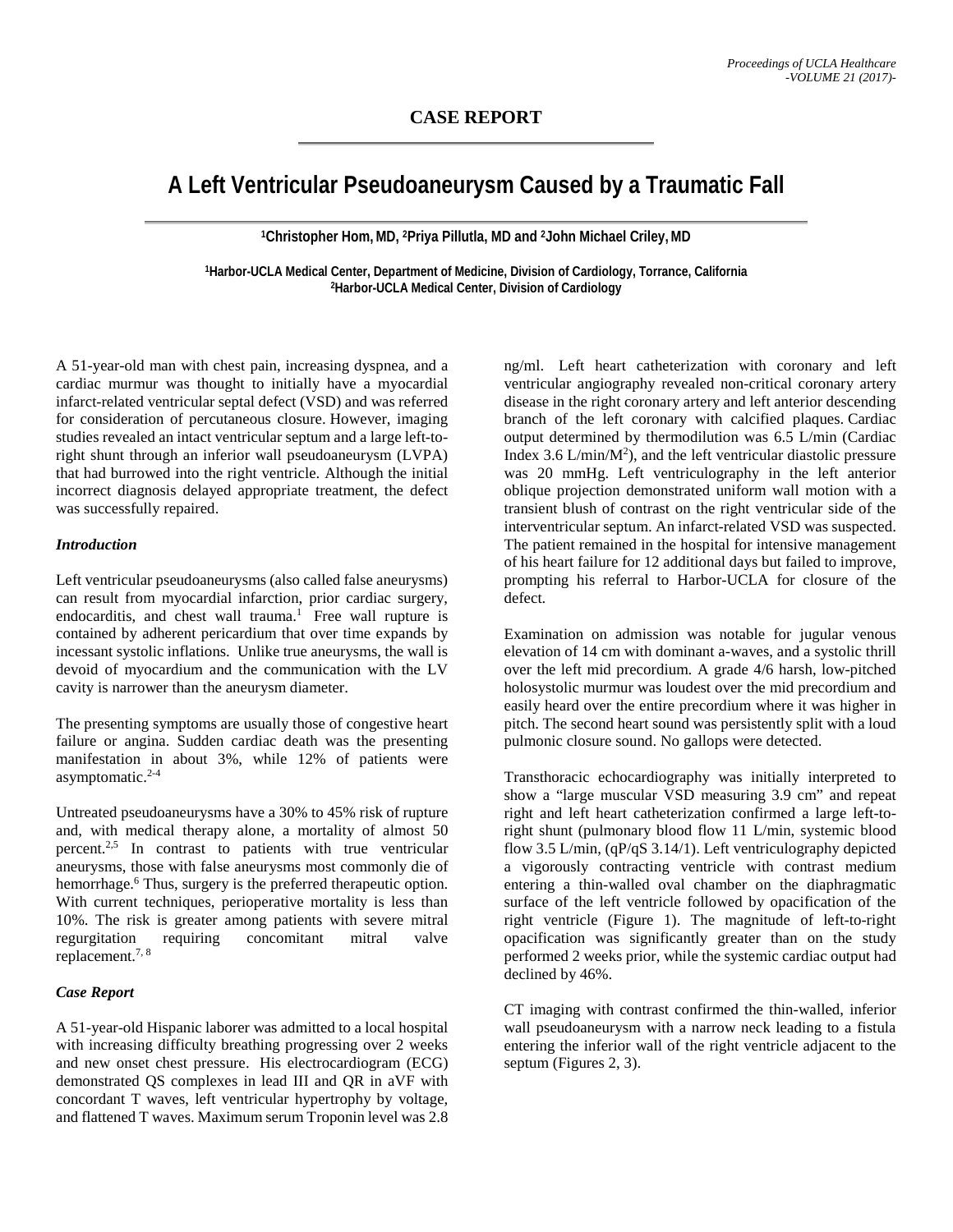

Figure 1: Figure (left) demonstrating schematic of inferior wall pseudoaneurysm with a narrow neck communicating with the right ventricle adjacent. Saturations and hemodynamics are also shown. Transesophageal echocardiography (right) showing four-chamber view with color Doppler



Figure 2: CT Angiography right anterior view oblique showing LV pseudoaneurysm. Created with images provided by the Visible Human Project® Gallery



Figure 3: CT Angiography left lateral view with communicating tubular extension between the left ventricle and right ventricle. Created with images provided by the Visible Human Project<sup>\*</sup> Gallery

Given findings of pseudoaneurysm without significant coronary artery disease, the patient was questioned further and revealed that he had fallen off a 14-foot ladder seven years prior, landing flat on his back and was admitted to a hospital where he underwent back surgery with implantation of pedicle screws at L4, L5, and S1 for a presumed spinal fusion necessitated by the trauma. We concluded that the fall had also resulted in an inferior wall rupture that in turn led to a pseudoaneurysm that was quiescent for 7 years but had recently burrowed into the adjacent right ventricle, causing an enlarging shunt that greatly increased the work of the left ventricle.

Surgical repair was initially delayed for concern that the shunt was caused by a recent myocardial infarct-related VSD. Early repair of infarct-related VSDs are often complicated by failure of sutures to hold in the friable tissue surrounding the defect. The uniformly vigorous left ventricular wall motion required to eject over 11 L/min, 24 hours a day, belied the presence of ischemic impairment or evidence of extensive infarction.

When it was agreed that the shunt was not caused by a septal defect, open heart surgery with cardiopulmonary bypass was undertaken via median sternotomy approach. However, when the pericardium was incised, the right ventricle rapidly expanded and the arterial pressure dropped precipitously, necessitating urgent cannulation for initiation of cardiopulmonary bypass. The relief of "girdle constraint" by opening the pericardium massively increased the magnitude of the shunt, but rapid cannulation and institution of cardiopulmonary bypass decompressed the heart, restored systemic arterial pressure, and allowed the surgeon to explore the arrested heart.

A 3-cm thin-walled sac on the diaphragmatic surface of the left ventricle communicated with the left ventricular cavity through a 2.5 cm defect. The false aneurysm's bulbous body and narrow tubular extension entering the right ventricle resembled a "syringe bulb" which entered the floor of the right ventricle via a 1-cm ostium adjacent to the interventricular septum. Both orifices were buttressed by strong fibrous tissue supporting the sutured Dacron<sup>®</sup> patches. Additionally, the left anterior descending artery was bypassed. Once stable, the patient was discharged with cardiology follow up.

## *Discussion*

Left ventricular aneurysms (LVAs) and pseudoaneurysms are two complications of myocardial infarction that can lead to death or serious morbidity. The latter forms when cardiac rupture is contained by adherent pericardium or scar tissue. This differs from left ventricular true aneurysms, which contain endocardium or myocardium, and seldom rupture.<sup>2</sup>

Transthoracic echocardiography, CT or MRI imaging are all appropriate diagnostic modalities in patients suspected of having an LVA or pseudoaneurysm. Pseudoaneurysms are typically located in a more posterior or inferior position and